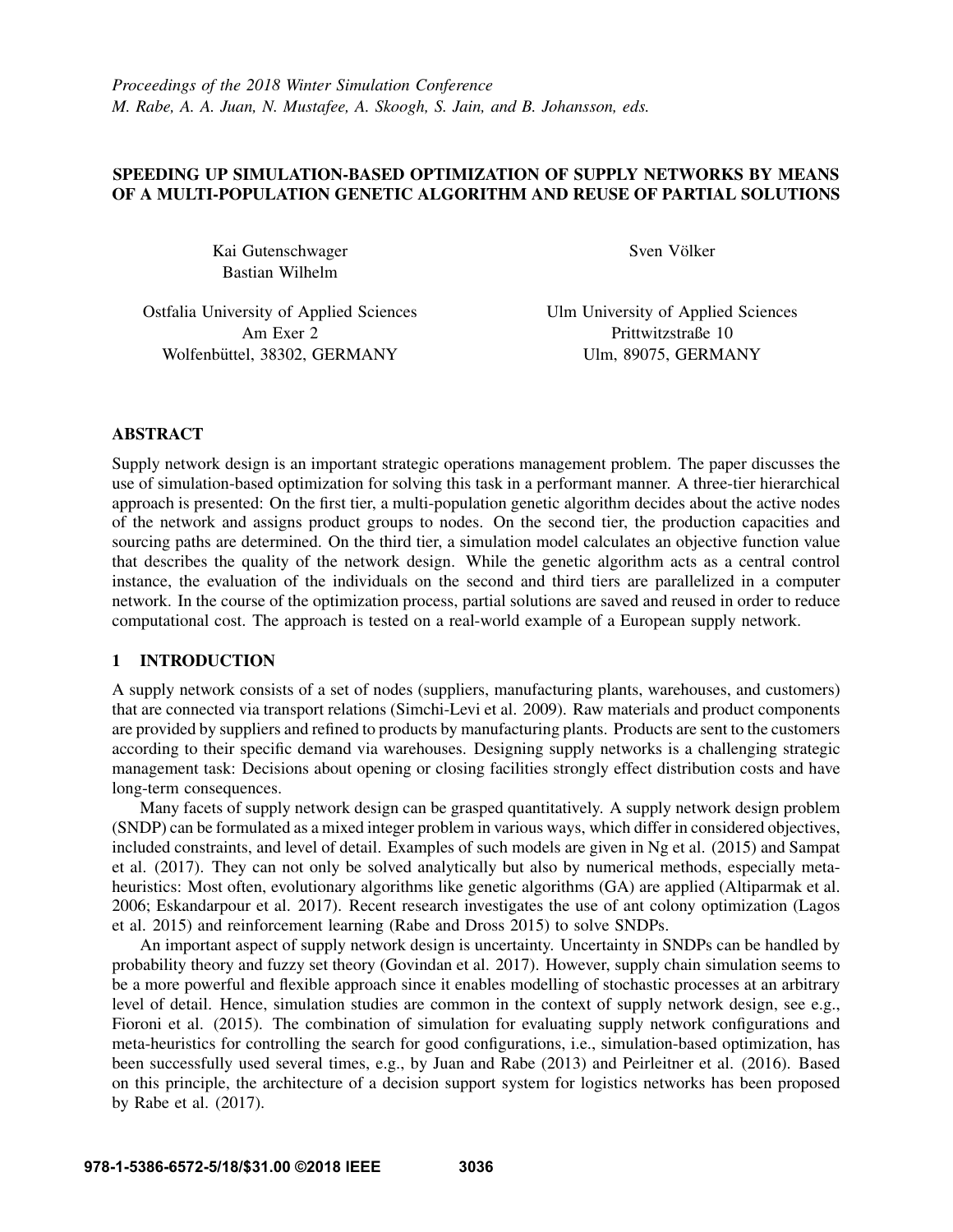Simulation-based optimization of supply networks is computationally expensive, since each simulation run requires considerable computing time and many replications are needed in an optimization run. A promising approach to reduce computing times for simulation runs is parallelization across several processors or computers. This can be done on the level of single replications as discussed in numerous papers, e.g., Mustafee et al. (2014) and Sarli et al. (2016). In the context of simulation-based optimization, however, a simpler and more efficient approach is possible – the parallel execution of independent replications. Especially GAs are easy to parallelize since many possible network configurations (individuals) have to be analyzed independently of each other in each generation.

In this paper, two techniques to accelerate simulation-based optimization for supply network design are applied: Firstly, the evaluation of several individuals of the same generation is distributed in a computer network. Secondly, we take advantage of the fact that similar configurations of supply networks induce the same logistics processes. Therefore, it is possible to store partial solutions found in one simulation run and reuse them in other simulation runs.

The remaining sections are organized as follows: Section 2 specifies the supply network design problem, Section 3 explains the architecture of the proposed solution, which is detailed in Sections 4 to 6. Empirical results for a real-world use case are given in Section 7.

# 2 PROBLEM STATEMENT

In this paper, the SNDP is defined as follows: Given is a set of customers with their respective locations and a set of products. Each customer has a yearly demand for one or several of the products (given on a detailed level as daily order lines for each product). Products are produced in manufacturing plants, which are equipped with resources of different types. Products that can be produced by the same type of resources are aggregated to product groups. The production rate for each resource unit and product group is known. Furthermore, there is a set of candidate locations for plants and warehouses. Cost rates are given for installation and operation of resources, for transports between plants and warehouses, for transports between plants or warehouses and customers, and for stock holding. Production lead times and transportation times are random variates with known distributions and parameters. All other parameters are assumed to be deterministic. The SNDP is to find a configuration of the supply network so that the overall costs are minimal while a required service level is maintained. In more detail, supply network design has to answer the following questions on a strategic level:

- 1. Which candidate locations should be chosen to open manufacturing plants?
- 2. Which candidate locations should be chosen to open warehouses?
- 3. Which product groups are produced in which plants?
- 4. Which manufacturing plant should be chosen for supplying a customer with a product group?
- 5. Which sourcing path should be chosen for the transport of a product group to a customer?
- 6. How many resource units of which resource type have to be installed in which plant?

The problem instance used in our empirical study is a large European production and distribution network consisting of 428 customers, 25 (candidate) warehouses, 11 plants and 4,388 products, organized in 11 product groups. Customer orders are given as real-world data on a daily basis for a simulation period of one year. The orders comprise approximately 2,305,600 order lines. Delivery dates are specified to the day. The basic structure of the supply network is given in Figure 1.

#### 3 GENERAL APPROACH

We solve the SNDP by simulation-based optimization where a GA controls the global search, and a stochastic simulation model is used to evaluate different configurations of the supply network. The performance issue of simulation-based optimization is addressed by parallelizing the search: The simulation runs for evaluating different configurations of the supply network are distributed accross several computers since these runs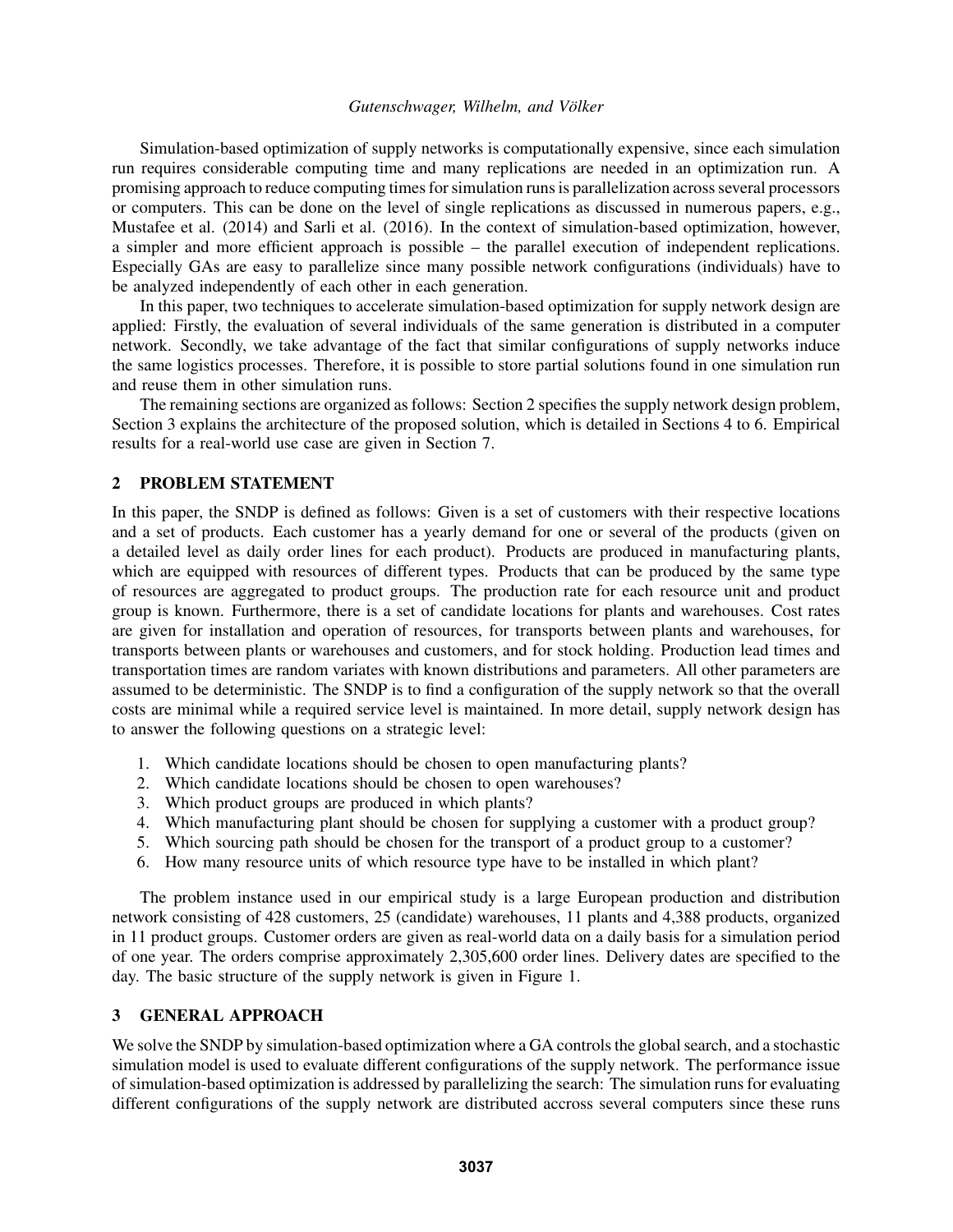

Figure 1: Layout of the supply network example.

are the computationally expensive part of the optimization process. The parallelization is achieved by a three-tier architecture with a blackboard communication layer (see Figure 2).

On the first tier, alternative configurations of the supply network are created and managed by a GA (see Section 4). These configurations (or individuals) are relatively simple and only define which candidates for manufacturing plants and warehouses are used, and to which plants the product groups are allocated. The transport relations are not part of the high-level configuration of the supply network. In order to transfer the individuals to the simulators, their chromosomes are written to a relational database that acts as central communication layer. Each chromosome corresponds to a simulation task.

In order to utilize all available simulator instances, enough open simulation tasks have to be available at all times during an optimization run. This cannot be ensured by a GA with a single population, because the GA has to wait for the evaluation of all offspring individuals of one generation before the individuals of the next generation can be created. Depending on the relation between the number of offspring individuals and the number of available simulator instances, the percentage of unused calculation capacity can grow to nearly 50% in the worst case. For this reason, a multi-population approach is implemented. This ensures that a sufficient number of simulation tasks is permanently available during the optimization run.

The solution architecture supports an arbitrary number of simulators. Each simulator realizes the second and third tier of the architecture and operates on its own computer in a local area network. Simulators with no assigned task observe the blackboard in the communication layer. Once a simulator detects a new individual provided by the GA, it registers for the task of evaluating this individual. Afterwards, the simulator reads the chromosome and prepares the configuration for simulation. This preparation is performed on the second tier of the architecture and includes two tasks: Calculating the number of required machines for each manufacturing plant, and finding the most cost-efficient sourcing paths for transporting products from the manufacturing plants to to the customers (see Section 5).

Once this is done, a simulation run is performed to estimate the objective function value. In order to do this in an efficient manner, partial solutions are stored in the central database. Reusing these solutions enables exchange of information between different simulators and helps to avoid repeated calculations. Details of this mechanism are explained in Section 6.

After the objective function value has been determined, the simulator writes it to the database that is observed by the GA on the first tier. The GA reads the objective function value and uses it subsequently in the optimization process (see Section 4).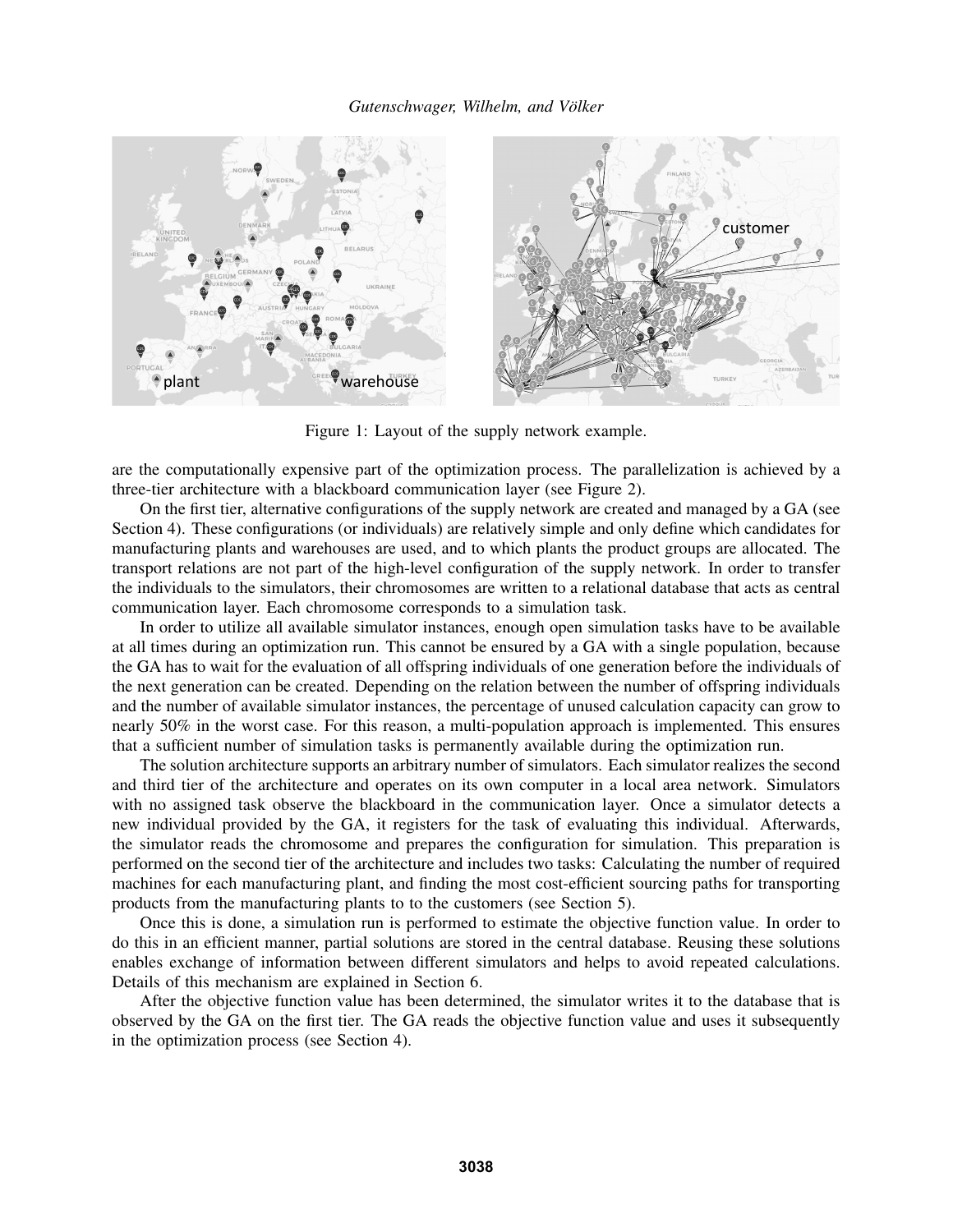

*Gutenschwager, Wilhelm, and Volker ¨*

Figure 2: Solution architecture.

## 4 FIRST TIER: MULTI-POPULATION GENETIC ALGORITHM

## 4.1 Representation

An appropriate representation of individuals is crucial for the efficiency of any GA. Different representations of supply networks have been proposed: edge-based encoding (Michalewicz et al. 1991), vertex-based encoding (Altiparmak et al. 2009) and edge-and-vertex encoding (Gen and Cheng 2000). These representations are able to encode not only the information about active plants and warehouses, but also about the active transport relations, i.e. the edges of the supply network.

The proposed hierarchical approach defers the definition of transport relations from the top-level GA to the second tier of the architecture. Hence, only the information which plants and warehouses are open and the allocation of product groups to plants have to be encoded in a chromosome. This leads to a simple representation where chromosomes are defined as a triple  $(m, w, A)$ . Element  $m_i$  of vector **m** indicates, whether manufacturing plant *i* is open  $(m_i = 1)$  or closed  $(m_i = 0)$ . Similarly, element  $w_i$  of vector w specifies, whether warehouse *j* is open ( $w_j = 1$ ) or closed ( $w_j = 0$ ). Finally, element  $a_{pi}$  of matrix **A** indicates, whether plant *i* produces product group  $p(a_{pi} = 1)$  or not  $(a_{pi} = 0)$ .

#### 4.2 Crossover, Mutation, and Selection

Crossover operators play an important role in GAs: A crossover operator combines properties of two parent individuals to create a new individual. In this paper, two crossover operators are considered. *Simple Crossover* performs a one-point crossover (Bäck et al. 2000) separately on plant vector **m** and warehouse vector **w**. The crossover on matrix **A** is linked to the treatment of plant vector **m**: Column vector  $a_i$  of the offspring is taken from the same parent that determines the value of plant vector element *m<sup>i</sup>* .

Although easy to realize, simple crossover has an obvious disadvantage: It depends on the original sorting of the vectors **m** and **w**. For instance, these vectors may be given as alphabetically sorted lists of city names. As a consequence, adjacent elements of  **and**  $**w**$  **do not necessarily represent neighboring**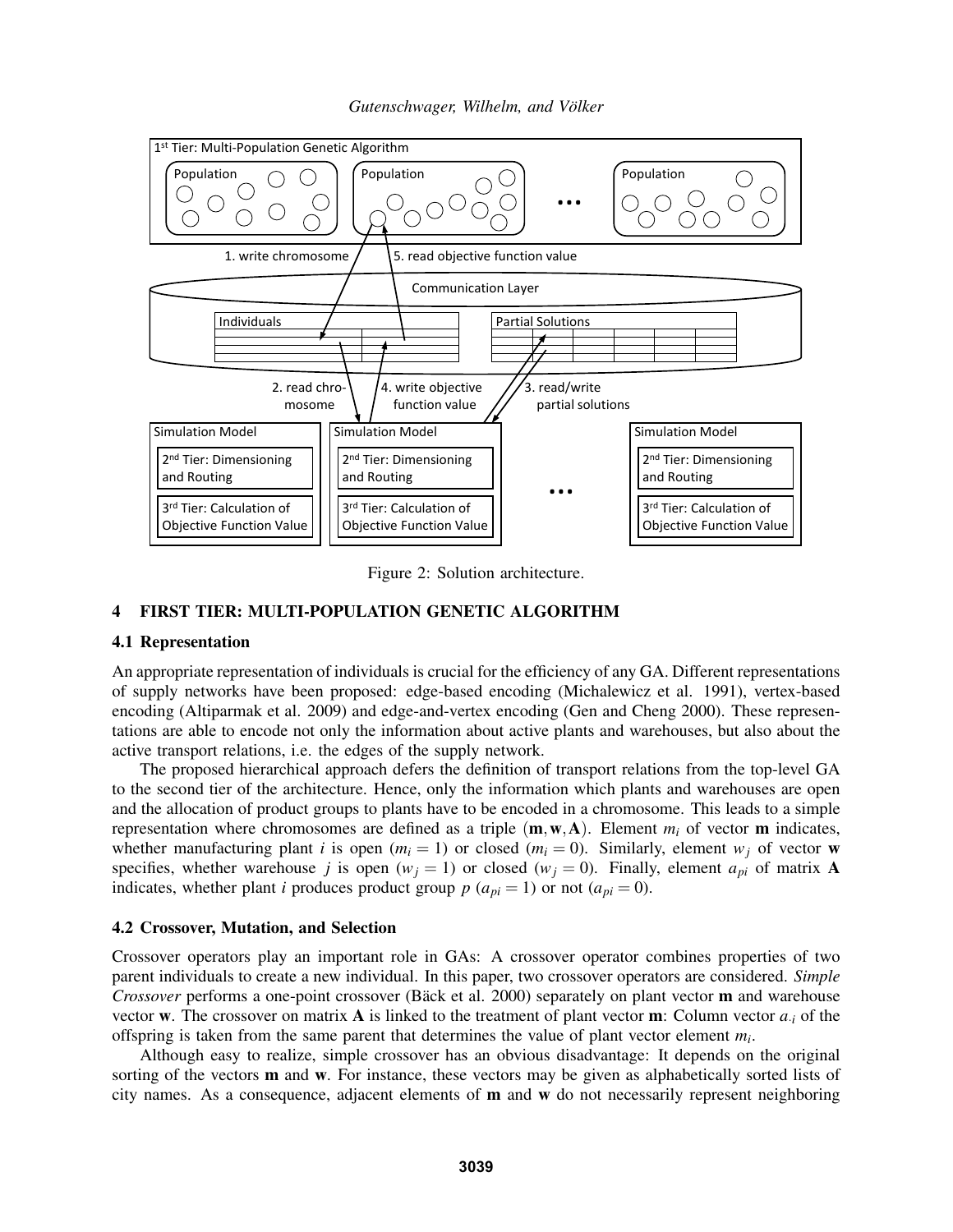cities. Therefore, it cannot be assumed that good partial solutions for supplying customers in a certain geographic region are described in compact form and are preserved by simple crossover. According to the building-block hypothesis (Forrest and Mitchell 1993), simple crossover should be an inefficient operator.

*Regional Crossover* uses geographical information and provides a more promising approach. This operator divides the map of all locations by a randomly placed intersecting line, thus creating two halfplanes. Information about open plants and warehouses as well as the allocation of product groups to plants is taken from one parent for the locations in one half-plane and from the other parent for the locations in the other half-plane.

Both simple and regional crossover may lead to invalid solutions. A solution is valid only if each single product group is allocated to at least one manufacturing plant. Therefore, validity of newly created individuals is checked immediately after performing the crossover. Product groups that are not allocated to a plant are assigned randomly to one of the open plants.

Afterwards, offspring individuals are mutated. Two different mutation operators are used: *Flip Location* changes the state of a random warehouse from "open" to "closed" or vice versa. *Reallocate Product Group* randomly reassigns a product group from one manufacturing plant to another open plant. Both operators preserve validity.

The chromosome of the offspring individual is written to the database that serves as a central communication platform (see Section 3). The transport relations are determined decentrally on the second tier of the software system, and the objective function value is calculated by a simulation system on the third tier. Once the entire offspring of a generation has been created and evaluated, individuals for the next generation have to be selected. The implemented GA uses elitism, i.e., a fixed number of best individuals of the parent generation is included into the offspring generation. The remaining individuals of the next generation are selected from the offspring using roulette-wheel selection (Lipowski and Lipowska 2012). This selection is based on the reciprocal of the objective function value since the objective function is to be minimized and cannot be used as fitness value directly.

#### 5 SECOND TIER: DIMENSIONING AND ROUTING

Once an individual is read from the database, the basic structure of the supply network is set up with respect to the sourcing of all product groups for all customers in the network. As this model does not include actual transports, a correction factor  $f_{ij}$  is introduced to model different cost rates for transports between locations *i* and *j*. In our case study,  $f_{ij}$  is set to 1 if location *j* is a final customer, and to an initial value of 0.5 otherwise. These values indicate that the transport of a loading unit from a plant to a warehouse costs on average only half as much as the last mile transport from a warehouse (or plant) to the final customer (e.g., due to the usage of bigger or better utilized trucks).

We implemented an enumeration procedure to identify the best sourcing path for each combination of product group and customer with respect to the estimated transport costs: Starting with all plants that are able to produce the product group (defined in tier 1), the direct connections to the customer are evaluated. In a next step, using the (open) warehouses from each possible plant to the customer are evaluated. Note that also open plants that are not assigned to a specific product group can serve as a warehouse for the respective product group. The best overall sourcing path is selected for each product group of each customer location. With  $S_{jp}$  being the set of successors of location *j* for product group *p*, the costs for each transport relation between locations *i* and *j* for product group *p* are computed as:

$$
c_{ijp} = \left(\sum_{k \in S_{jp}} demand_{kp}\right) \times distance_{ij} \times f_{ij}
$$

Note that *demandkp* of product group *p* for customer *k* is an aggregation of (real-world) customer order lines, which are also used as input data of the underlying simulation model. The distance between two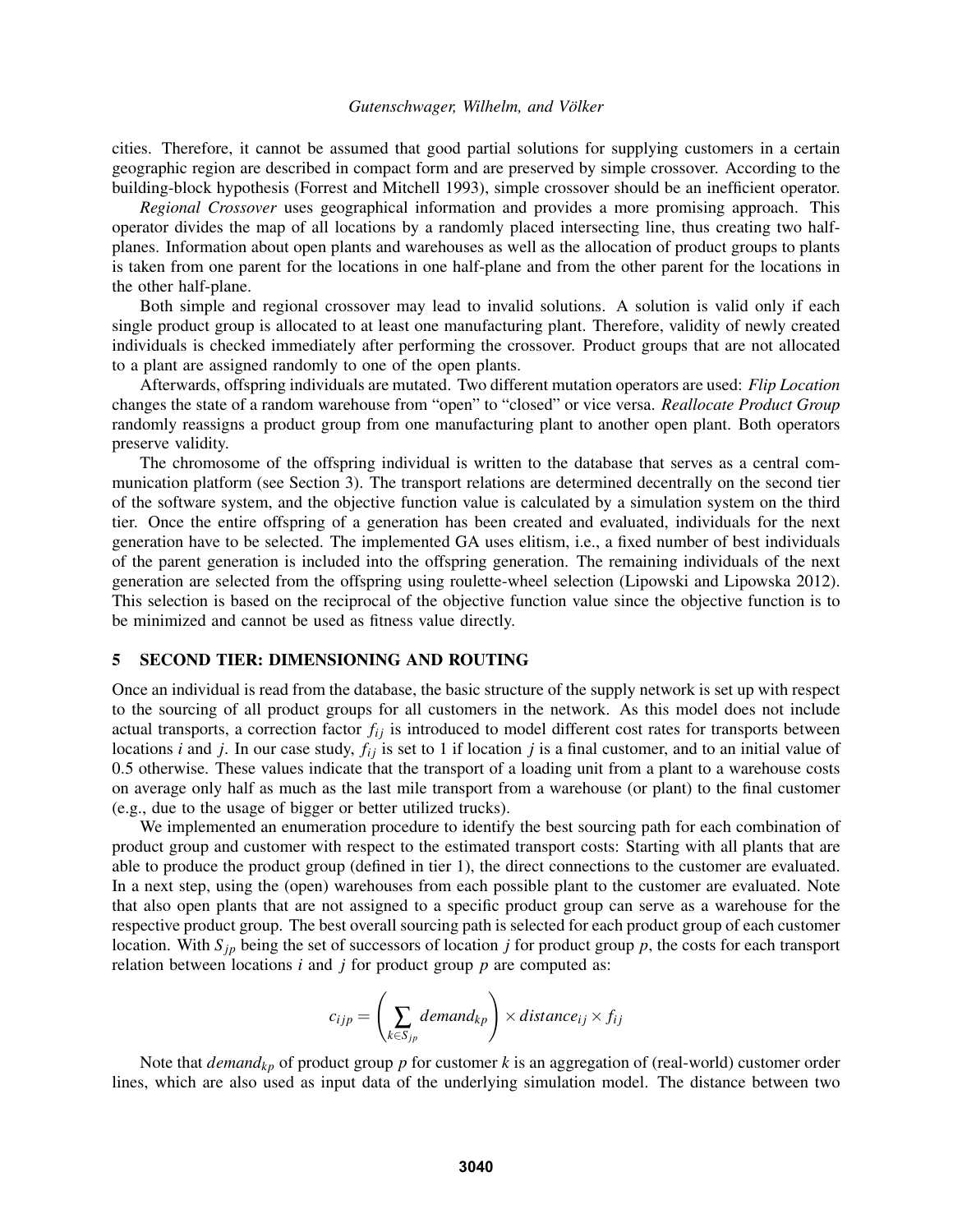locations is computed as the orthodromic distance (with latitude and longitude as input) times a detour factor of 1.28 for modeling street distances.

An example is given in Figure 3, where the sourcing path for a product group for customers 1, 2, and 3 is given with plant P1 and warehouse W1, whereas customers 4 and 5 are directly assigned to P1 and customers 6 and 7 are sourced from P1 via warehouse W2. The demand of W1 – defined as the sum of the demands of all assigned customers (given next to the respective node) – is 500 loading units. The demand of W2 is 100 loading units, respectively.



Figure 3: Example for sourcing paths with customer demands [number of loading units per year].

Once a sourcing path is defined for each combination of a product group and a customer, the number of loading units of each product group per year can be directly derived for each plant. Combining this information with the given production rates per product group, the number of required resource units per product group and plant is computed, such that an average utilization of about 80% is achieved. In the example of Figure 3, W1 has to handle 500 loading units, W2 needs to handle 100 loading units, and P1 needs to produce 800 loading units of the given product group per year in total.

All assignments of products to plants and warehouses are now given. These allocations and the sourcing paths are input for the simulation model of tier 3.

## 6 THIRD TIER: CALCULATION OF INVENTORY LEVELS AND FITNESS FUNCTION

## 6.1 Basic Simulation Model

The underlying simulation model is realized on the basis of SimChain. SimChain is a discrete event simulation tool, which has originally been developed as a class library for the simulation system Plant Simulation (Gutenschwager and Alicke 2004). All relevant data are stored in a MySQL database, which is used to automatically generate the simulation model utilizing a building block library (implemented within Plant Simulation) and to store all result data. Due to its flexible and data-driven structure, SimChain is suitable for the task at hand.

For our approach, the demand of all final customers needs to be deterministic, i.e., orders need to be created at the same customer location at the same date with the same amount in different simulation runs. SimChain is able to import fixed order data. However, in order to speed up the model generation phase, we do not import the customer order data anew for each instance of the model we solve, but instead define all customer locations along with the customer orders in a basic model file. For each configuration of the network, we first adopt the basic model only with respect to open plants and warehouses. Secondly, we generate the resources of the plants within the given model objects of the plants according to the assignment of product groups to plants anew.

In the last step of model generation, the transport relations are created according to the sourcing paths determined in tier 2. Four different means of transport are defined along with the maximum capacity in terms of the number of loading units per vehicle and the cost rate per kilometer. Within the simulation model, the number of available vehicles is not limited.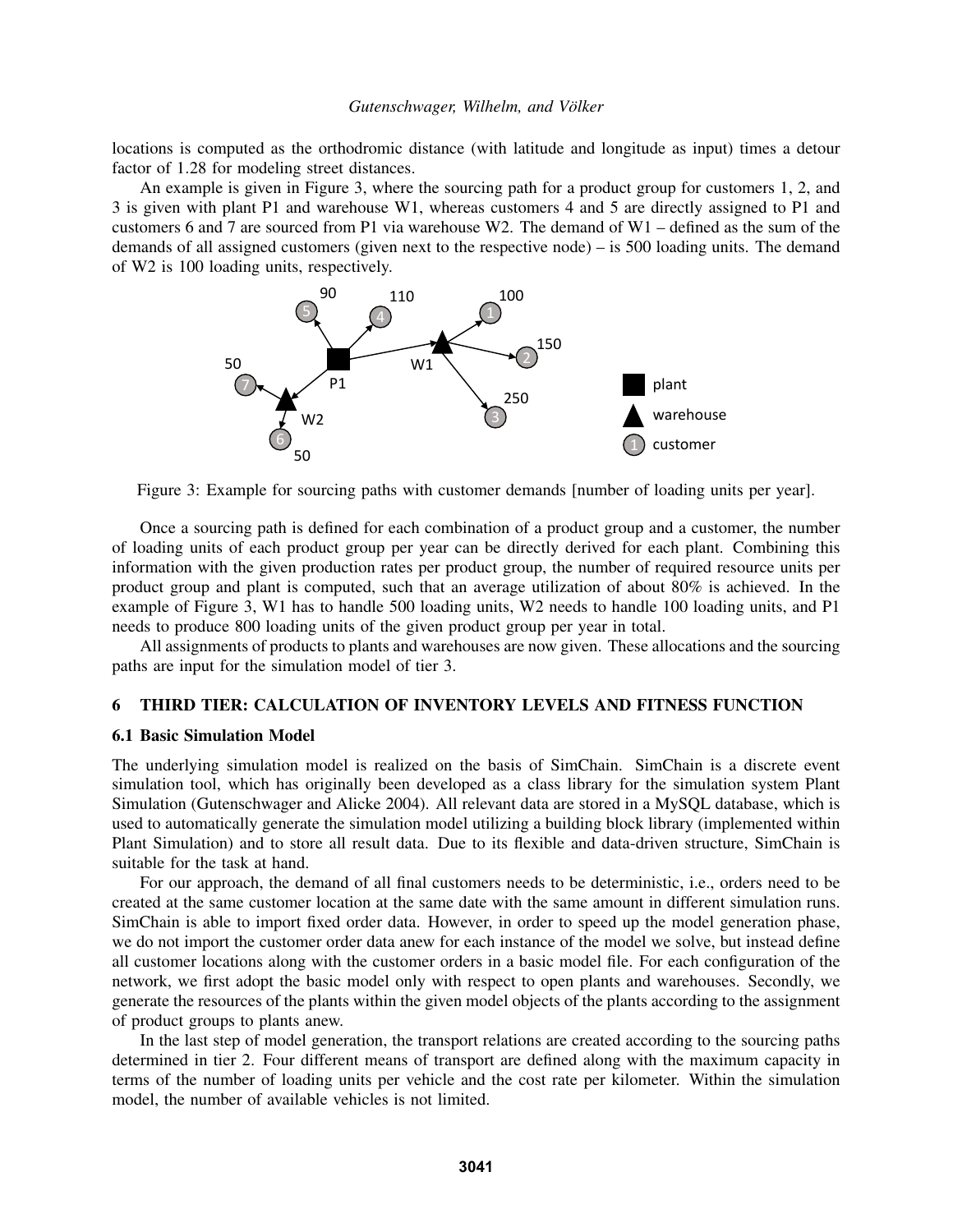The fitness of each individual (network configuration) is computed as the sum of fixed costs for opening plants and warehouses, fixed costs for resources (depending on the number of resource units in each plant), already computed in tier 2, as well as the costs for transport and the capital binding costs, which are computed using the simulation model. Further handling and variable production costs are not considered.

### 6.2 Concept of Partial Solutions

In this section, we present an approach that stores partial solutions and makes use of them if the respective partial model is part of another network again. Partial solutions are defined for subtrees of the network, each for a single product group as given in Figure 3: Starting from a plant for a product group, a subtree includes all warehouses and customers that are supplied by the respective plant directly or indirectly. For such a subtree, average resource utilization and average stock levels of all products of the respective product group are independent from the remaining network. Furthermore, related transports occur at the same point of time with the same transport amounts, if no (different) backlogs of transport orders occur when simulating else-wise different networks. This is a main assumption of our approach: There are no capacity restrictions for the transport relations, i.e., if products are on stock, they are transported at the next available date of the respective transport schedule.

If a subtree occurs in another network configuration again, we do not need to simulate the production and order processes of the respective locations of the subtree again. Instead, we can reuse the result for average stock levels and individual service levels for all relevant products from previous simulation runs. However, the transport planning process and transport process between the locations need to be simulated again. Here, the only interdependency with the processes for the other product groups occur. An example is given in Figure 4: The subtree for product group PG1 is indicated by solid lines in both network layouts. A second product group, PG2 (indicated by dashed lines), is originally produced at plant P2 and is delivered to customers 1 and 3 via warehouse W1. The transports between W1 and customer 1 are carried out with the same trucks for both product groups. In a second configuration of the supply network (Figure 4b), P1 produces PG2 as well as PG1, and plant P2 is not open. For this network structure, we combine the transports for PG1 and PG2 for all transports between P1 and W1 as well as W1 and customer 1 and customer 3 respectively.

In order to simulate the transport process correctly, we simply need to include all transport amounts as they occurred in the original simulation run for the subtree of PG1. This means, one part of the transports starting in P1 is the (dynamically computed) result of the regular order and production planning process (for PG2) and the other part is defined as a static list of given transports with the day (period) of the transport, the number of loading units and the number of loading units sent late, which are needed to calculate the service levels correctly. The respective partial solutions are stored in a single table, where each entry represents a transport relation (as observed for a specific replication number) for the individual under consideration, a given start and destination location, the product group, the average stock of the product



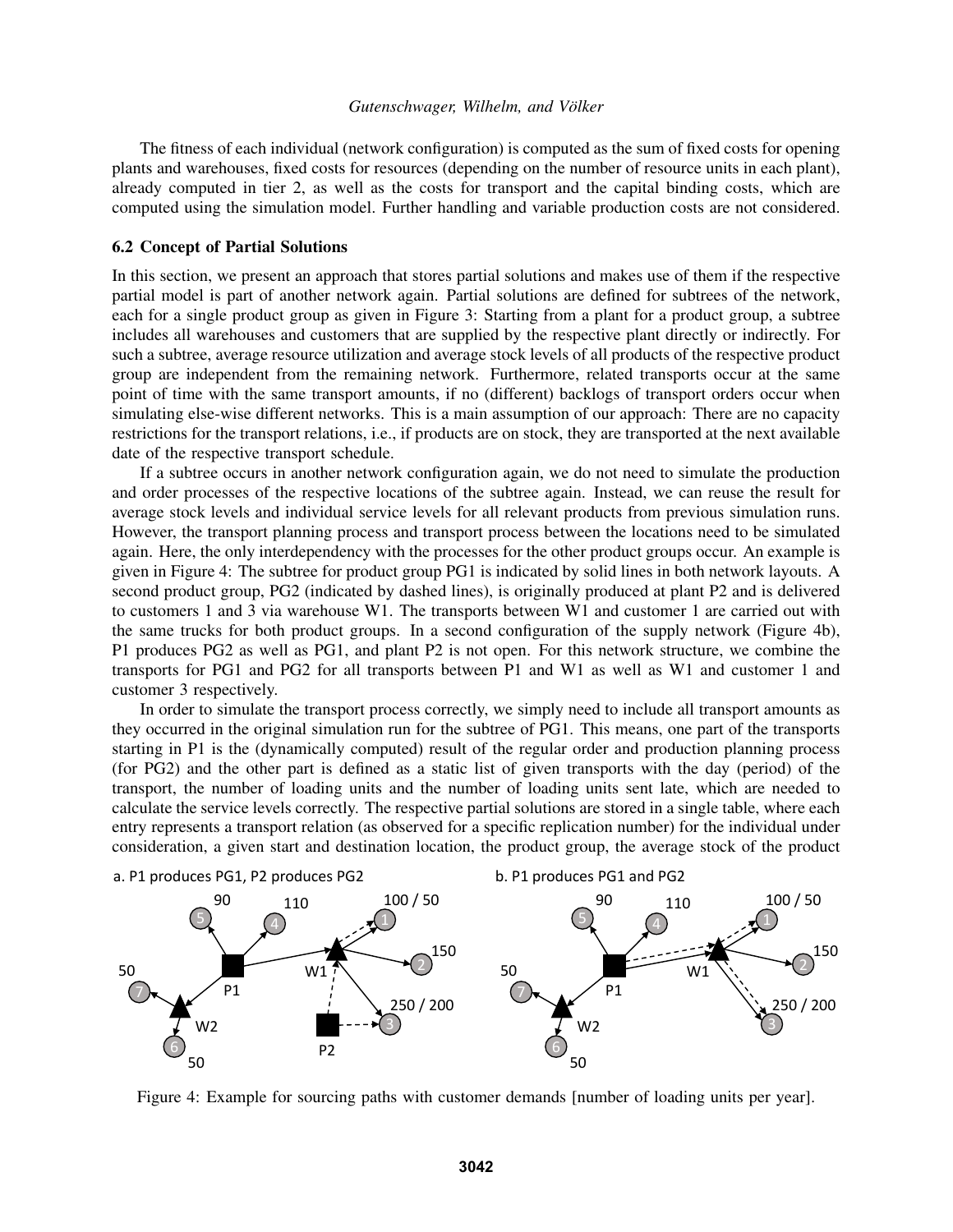group (in the start location), and all transport quantities of the product group between the two locations. The transport quantities are stored as a string representing a list of tuples (period of transport, number of loading units, and number of loading units delivered late). In order to indicate to which subtree a partial solution belongs, the following notation is used: Starting with the product group and the number of the replication, the entire sourcing path is part of the ID of the partial solution along with the total amount of loading units for each location on the sourcing path. For the example given in Figure 3, ten partial solutions are stored for product group PG1 (Table 1). The first record specifies the transports between W1 and C1 as part of a sourcing path where P1 produces 800 loading units and W1 handles 500 loading units. The first transport between W1 and C1 takes place on day 1 with a transport volume of 3 loading units, none of them delayed.

| id_partial_solution    | replication | product | start          | dest           | avg. stock | transports                 |
|------------------------|-------------|---------|----------------|----------------|------------|----------------------------|
|                        | number      | group   |                |                | (start)    |                            |
| PG1:1:P1/800/W1/500/C1 |             | PG1     | W1             | C <sub>1</sub> | 105.3      | $(1:3,0)(2:1,0), \ldots$   |
| PG1:1:P1/800/W1/500/C2 |             | PG1     | W1             | C <sub>2</sub> | 105.3      | $(1:8,0)(4:4,1) \ldots$    |
| PG1:1:P1/800/W1/500/C3 |             | PG1     | W1             | C <sub>3</sub> | 105.3      | $(3:2,0)(11:1,0) \ldots$   |
| PG1:1:P1/800/W1/500    |             | PG1     | P <sub>1</sub> | W1             | 401.8      | $(2:15,0)(8:20,0) \ldots$  |
| PG1:1:P1/800/C4        |             | PG1     | P <sub>1</sub> | C <sub>4</sub> | 401.8      | $(4:2,0)(10:1,0) \ldots$   |
| PG1:1:P1/800/C5        |             | PG1     | P <sub>1</sub> | C <sub>5</sub> | 401.8      | $(2:2,0)(12:1,0) \ldots$   |
| PG1:1:P1/W2/100/C6     |             | PG1     | W <sub>2</sub> | C <sub>6</sub> | 95.2       | $(1:4,0)(2:4,0) \ldots$    |
| PG1:1:P1/W2/100/C7     |             | PG1     | W <sub>2</sub> | C7             | 95.2       | $(1:10,0)(12:7,0) \ldots$  |
| PG1:1:P1/W2/100        |             | PG1     | P <sub>1</sub> | W <sub>2</sub> | 401.8      | $(5:20,0)(12:24,0) \ldots$ |

Table 1: Example for storing partial solutions of a subtree.

Setting up a generic model based on the results of tier 2 of the overall solution approach now includes a further step: We need to identify all subtrees of the new network configuration and check for each transport relation whether the respective partial solution is already known from previous simulation runs. If so, the respective transports and all other relevant result data (as the average stock) are imported for each transport relation and location. As a consequence, the production planning and sourcing of products for the product groups of all locations of the subtree are not part of the model. After finishing a simulation run, the IDs of all new partial solutions are computed using a back-propagation algorithm starting with the customers, and all relevant data are stored in the database if not already given.

# 7 EMPIRICAL RESULTS

The solution approach has been tested on the European production and distribution network introduced in Section 2. The simulation period is one year, and the planning of production orders and transports are performed on a daily basis. The computational time for the operations of the GA (tier 1) are within a few milliseconds per iteration and can be neglected. Also, the time for writing individuals into the database and retrieving the fitness values from the database can be neglected, i.e., there is no relevant overhead for using a communication layer between the GA and the evaluation of solutions. As a consequence, using more than one computer on tier 2 and 3 leads to a linear reduction of the total time needed, which has the highest effect to reduce the time to complete GA runs. The computational time for the algorithm on tier 2 (sourcing of products and dimensioning of resources) is about 17.2 seconds on average. For further evaluating the behavior of our approach, we set up two experiments. The first one was to show by what factor the computational time can be reduced using partial solutions. In the second experiment, we analyzed the influence of the two different crossover operators presented in Section 4.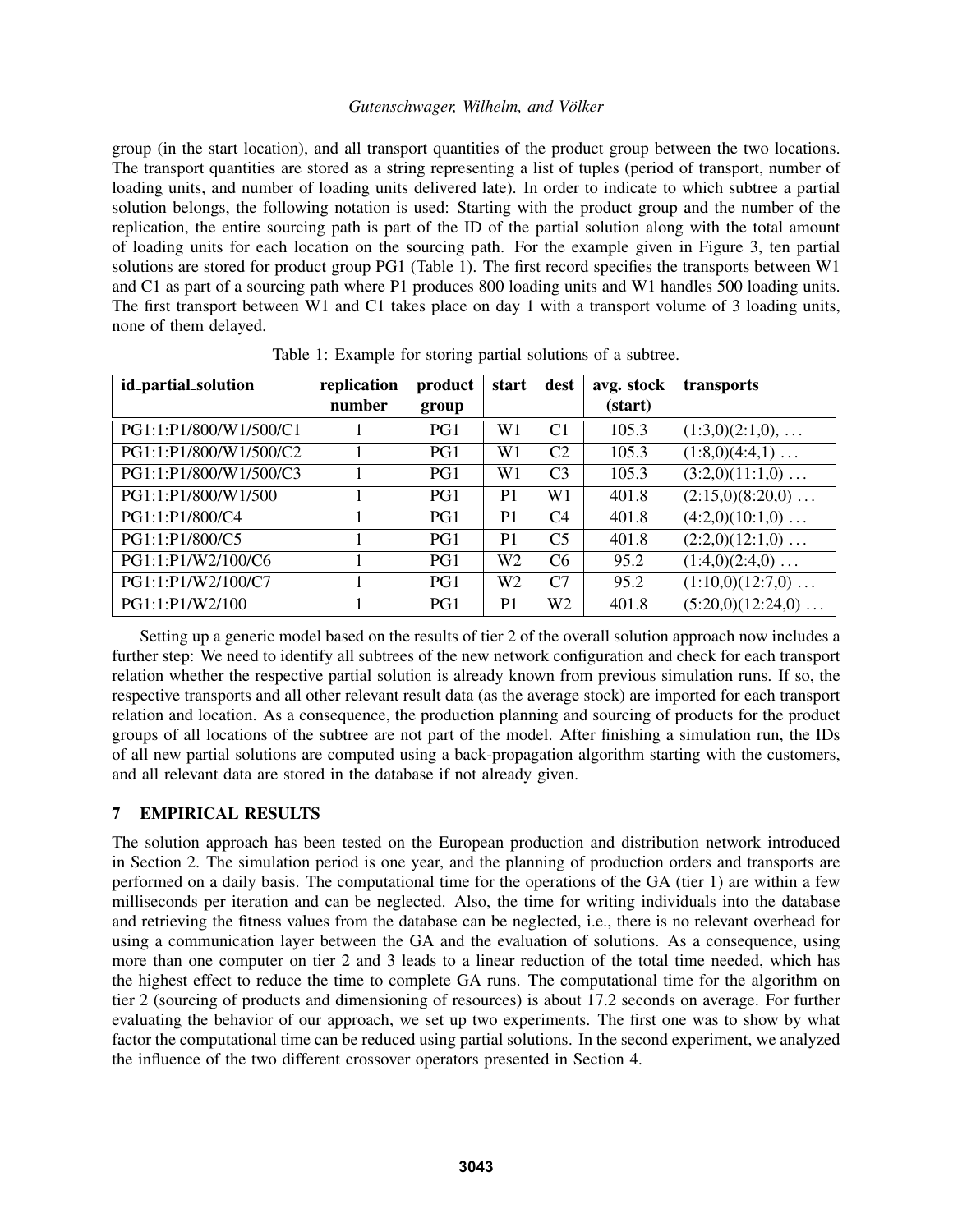#### 7.1 Experiment 1: Influence of Using Partial Solutions

As first experiment, we have carried out a GA run for 50 generations with a population of 10 individuals. We have restricted the evaluation to one simulation run per individual, because we are only interested in the portion of reused partial solutions within a GA run. As we can only use partial solutions for runs with the same replication number (each corresponding to the identical seed values for the respective random variates), carrying out more simulation runs per individual does not lead to different results concerning the portion of reused partial solutions. In each iteration, 20 new individuals are created as offspring. Both crossover operators are applied with the same probability. The GA run starts with an empty database for partial solutions. On average, a solution consists of about 4,700 partial solutions. The results are given in Figure 5.



Figure 5: Development of minimal and average fitness, and percentage of reuse of partial solutions.

The reuse of partial solutions increases rather fast. After 12 generations, the percentage of reused partial solutions is already above 50%. After 45 generations, the average percentage of reused partial solutions is higher than 80%. After the GA run has finished, more than 700,000 partial solution data sets (each one representing a transport relation between two locations) have been stored in the database.

The time needed for reading and writing data to setup the model and to store new partial solutions is nearly constant with an average of 7.4 seconds per individual. In the beginning of the GA run, writing partial solutions is more expensive, whereas towards the end of a GA run, the computational time for reading (and initializing) partial solutions is dominating (Figure 6).



Figure 6: Computational times.

If no partial solutions can be used, the time for performing a single simulation run is about 64.5 seconds. If, on the other hand, the entire model can be generated using partial solutions (and only the transports are dynamically planned within the simulation run), the computational time is reduced to an average of 23.1 seconds (see Figure 6). In the example given, the average percentage of reused partial solutions is 64%, with an average computation time for the simulation runs of 37.6 seconds, i.e., a reduction of 26.9 seconds per simulation run.

As a consequence, using partial solutions leads to an overhead of about 7.4 seconds per simulation run. For the nearly 1,000 individuals analyzed in the course of the GA run, the total computation time for evaluating all individuals with only one simulation run per individual (including the database access times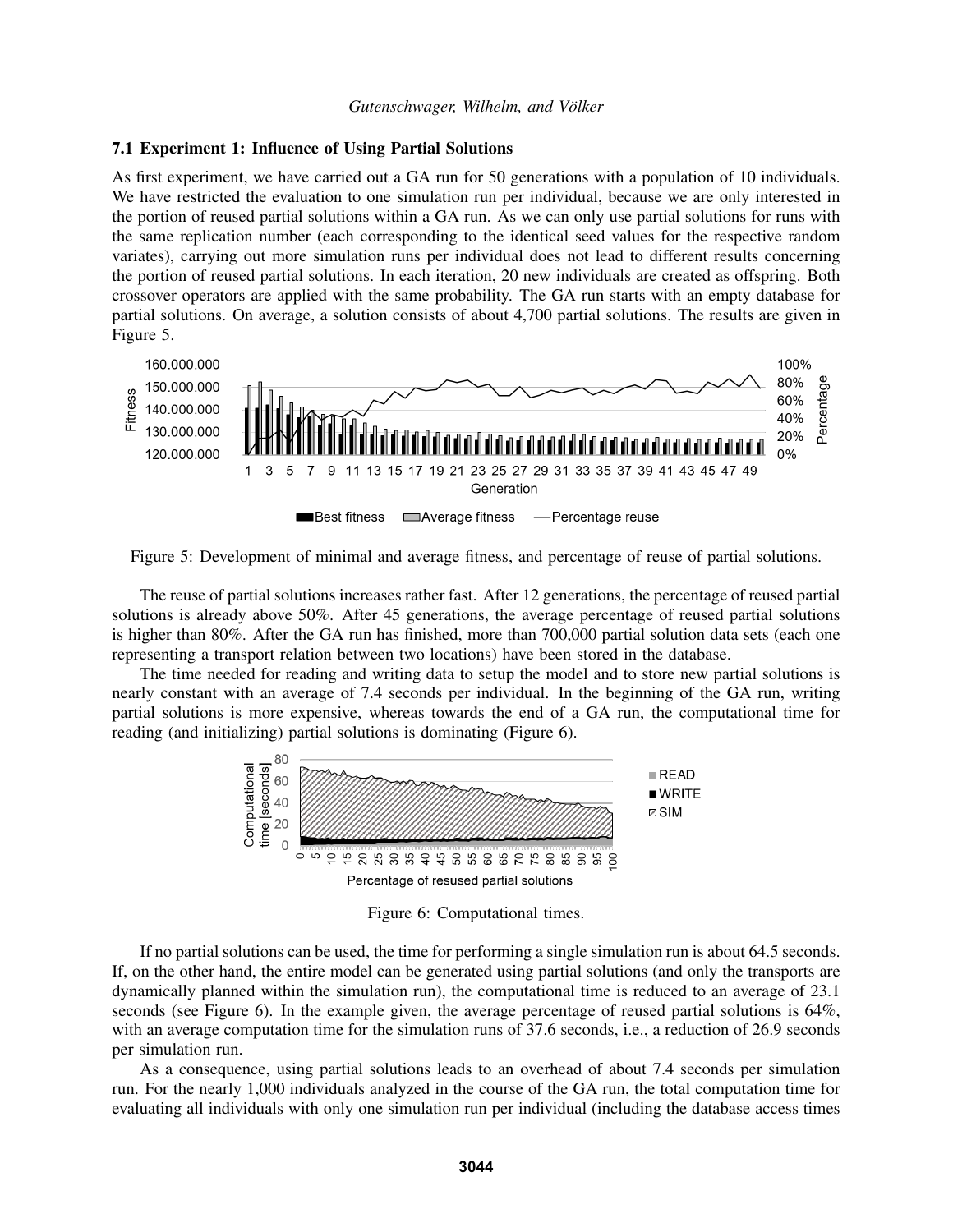when using partial solutions) has been reduced from 17.6 hours to 12 hours (32,2%) for a GA run. Note that the total time needed can be reduced linearly by using more than one simulator instance.

If further runs of the GA are executed on the basis of stored partial solutions, the average number of reused solutions increases only slightly in subsequent GA runs. We have executed three further GA runs, and the percentage of reused partial solutions and the overall runtime remains nearly the same, even though the number of stored partial solutions increases from 700,000 to over 3,000,000 solutions. Figure 7 gives the respective results. When starting a new GA run, usually hardly any partial solutions from previous GA runs can be reused (due to the random selection of the first generation of individuals). The increasing usage of partial solutions within a GA run goes along with the schema theorem of Holland (1975). A schema is defined as a template, consisting of specific alleles for a set of genes and "wildcards" for all other genes. Chromosomes belong to a schema if they fit into the template having identical alleles for the genes specified explicitly in the template. Schemas correspond to our partial solutions, and the occurrence of the same good parts of solutions increases during the evolution of a population, and these can be reused more often as the population converges.



Figure 7: Development of percentage of reused partial solutions.

At the first glance, the results imply that it is sufficient to store the partial solutions for each GA run only locally within the simulation model without additional operations to store partial solutions in the database. The respective 7.4 seconds for database access and setting up the "fixed" transport orders defined in the respective partial solutions could then be reduced significantly. However, it is more efficient to stick to a shared database of partial solutions if more than one simulator instance work on the same GA run.

## 7.2 Experiment 2: Influence of Different Crossover Operators

In the second experiment, the influence of the two presented crossover operators has been analyzed. Starting with the same initial population defined by the random seed for GA runs (on tier 1), four pairs of GA runs have been conducted. In one run, the simple crossover operator is used, and in the corresponding GA run the regional crossover is used. The results for the best solution found (best fitness) are given in Figure 8. In two runs, the simple crossover operator has been superior. On average, the two crossover operators lead to nearly the same solution quality, with a difference of less than 0.2%. Hence, the expexted superiority of regional crossover (see Section 4.2) could not be empirically proved.



Figure 8: Comparison of simple crossover and regional crossover.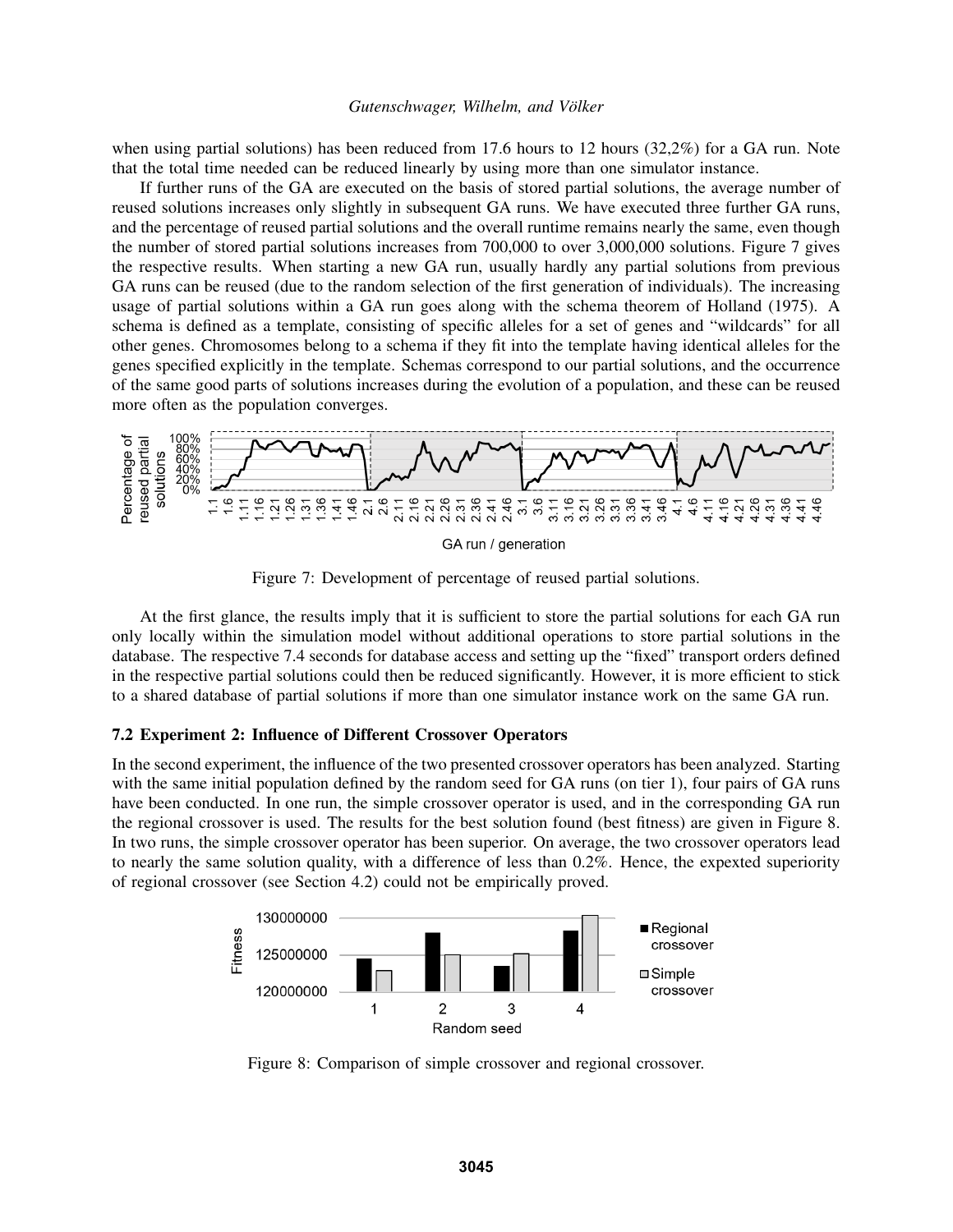### 8 CONCLUSION AND OUTLOOK

We have presented an approach to solve the SNDP by simulation-based optimization. The approach uses a multi-population genetic algorithm, where a number of computers work in parallel and share information about the solutions found. Our results show that a parallelization of the solution process leads to an almost linear reduction of the total time needed. The concept of storing and reusing partial solutions is very promising as well and leads to a reduction of the computational time of approximately 32%, even if each GA run starts with an empty list of partial solutions.

Since our work is focused on the reduction of computational cost instead of the improvement of solution quality, there is room for the latter. This can be achieved by further analyzing and improving crossover and mutation operators, and optimizing the parameter settings of the GA. Also, the algorithm on tier 2 could be further optimized. In this context, a deterministic estimation of the solution quality of individuals could be carried out in order to exclude complete individuals from further cost-intensive analysis.

## ACKNOWLEDGEMENT

This work is partially based on the "Entwicklung eines Supply Chain Simulationswerkzeugs in der Cloud unter Berücksichtigung dynamischer Verschlüsselungstechnologien" (SimChain MONSTER) project, which is funded by the Federal Ministry for Economic Affairs and Energy, Germany.

# **REFERENCES**

- Altiparmak, F., M. Gen, L. Lin, and T. Paksoy. 2006. "A Genetic Algorithm for Multi-objective Optimization of Supply Chain Networks". *Computers & Industrial Engineering* 51(1):196–215.
- Altiparmak, F., M. Gen, L. Lin, and I. Karaoglan. 2009. "A Steady-state Genetic Algorithm for Multi-product Supply Chain Network Design". *Computers & Industrial Engineering* 56(2):521–537.
- Bäck, T., D. B. Fogel, and Z. Michalewicz. 2000. Evolutionary Computation 1: Basic Algorithms and *Operators*. Bristol: Institute of Physics Publishing.
- Eskandarpour, M., P. Dejax, and O. Peton. 2017. "A Large Neighborhood Search Heuristic for Supply ´ Chain Network Design". *Computers and Operations Research* 80:23–37.
- Fioroni, M. M., L. A. G. Franzese, I. R. de Santana, P. E. P. Lelis, C. B. da Silva, G. D. Telles, J. A. S. Quintans, F. K. Maeda, and R. Varani. 2015. "From Farm to Port: Simulation of the Grain Logistics ´ in Brazil". In *Proceedings of the 2015 Winter Simulation Conference*, edited by L. Yilmaz et al., 1936–1947. Piscataway, New Jersey: IEEE.
- Forrest, S., and M. Mitchell. 1993. "Relative Building-Block Fitness and the Building-Block Hypothesis". In *Foundations of Genetic Algorithms*, edited by L. D. Whitley, Volume 2, 109–126. San Mateo: Morgan Kaufmann Publishers.
- Gen, M., and R. Cheng. 2000. *Genetic Algorithms and Engineering Optimization*. New York: Wiley.
- Govindan, K., M. Fattahi, and E. Keyvanshokooh. 2017. "Supply Chain Network Design under Uncertainty: A Comprehensive Review and Future Research Directions". *European Journal of Operational Research* 263(1):108–141.
- Gutenschwager, K., and K. Alicke. 2004. "Supply Chain Simulation mit ICON-SimChain". In *Logistik Management*, edited by T. Spengler et al., 161–178. Heidelberg: Physica.
- Holland, J. H. 1975. *Adaption in Natural and Artificial Systems*. Ann Arbor: University of Michigan Press.
- Juan, A. A., and M. Rabe. 2013. "Combining Simulation with Heuristics to Solve Stochastic Routing and Scheduling Problems". In *Simulation in Produktion und Logistik 2013*, edited by W. Dangelmaier et al., 641–650. Paderborn: HNI Verlag.
- Lagos, C., F. Paredes, S. Niklander, and E. Cabrera. 2015. "Solving a Distribution Network Design Problem by Combining Ant Colony Systems and Lagrangian Relaxation". *Studies in Informatics and Control* 24(3):251–260.